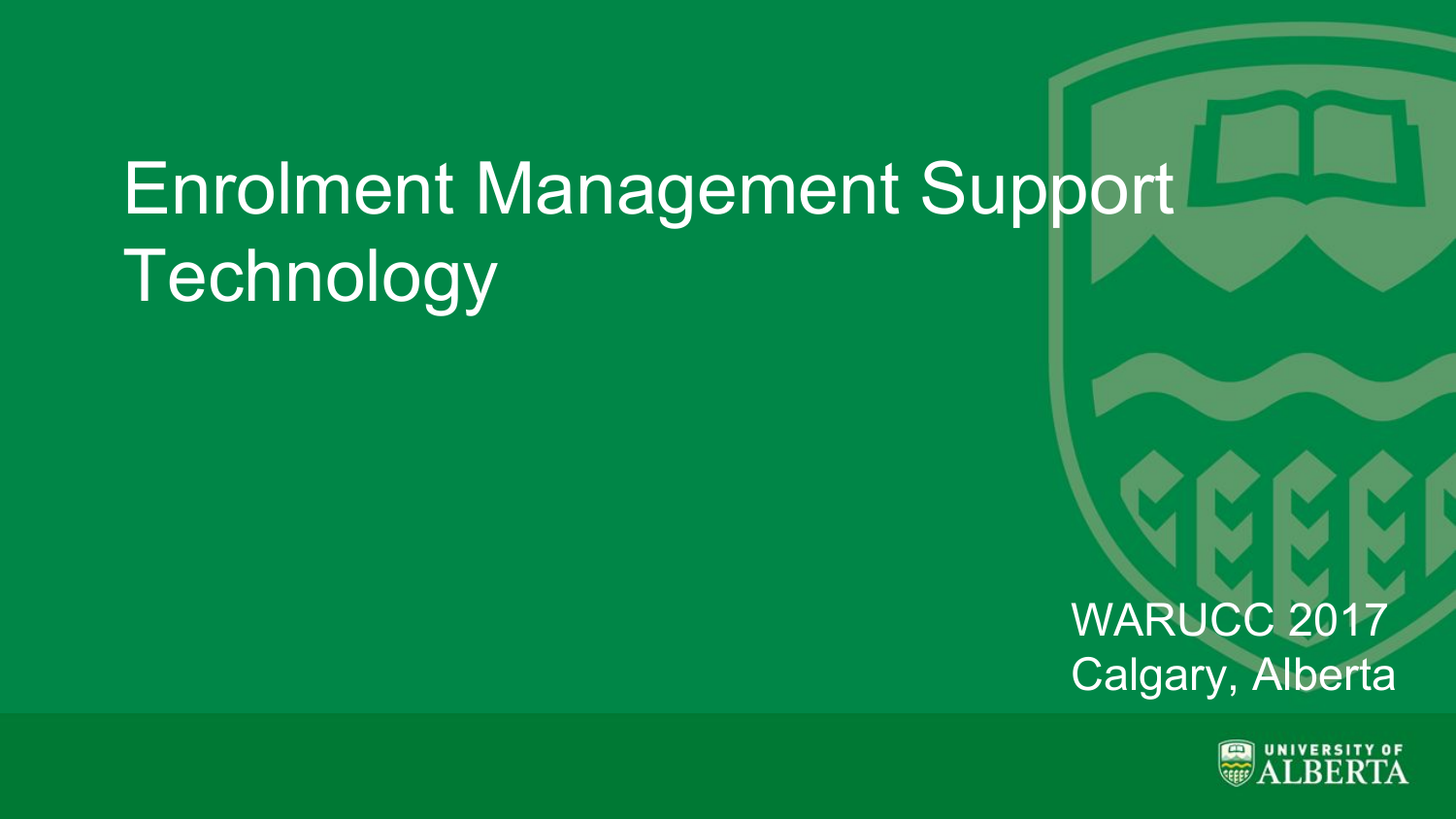#### **Overview**

- Historical perspective and recent context
- Three projects
	- Self-Recorded grades
	- Offer Acceptance
	- Automated Evaluations
- General Outcomes
- Lesson Learned

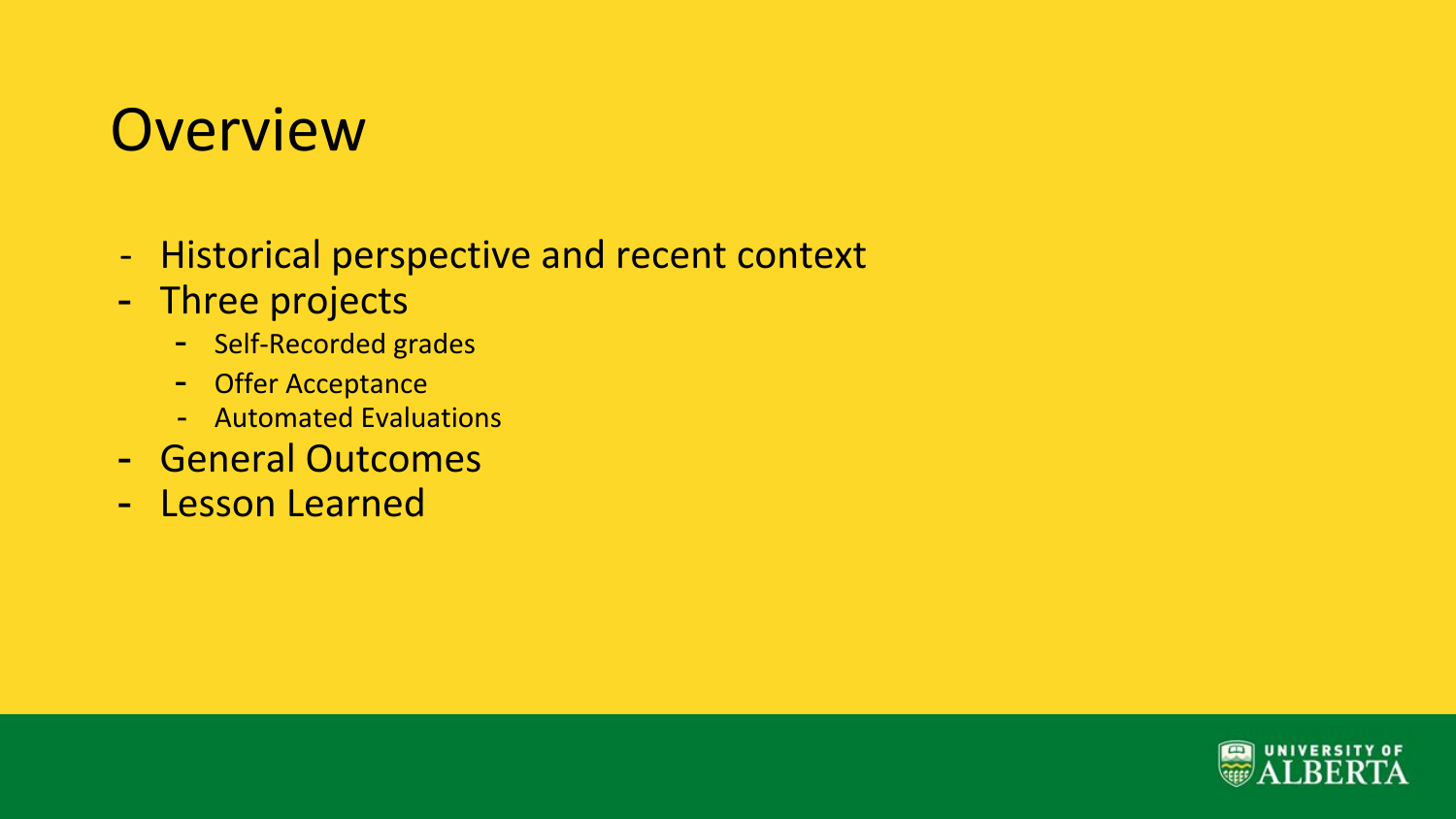#### **UNIVERSITY OF ALBERTA IS ONE OF THE TOP 5 UNIVERSITIES IN CANADA**



UNIVERSITY OF TORONTO, MCGILL, UBC, UNIVERSITY OF MONTREAL



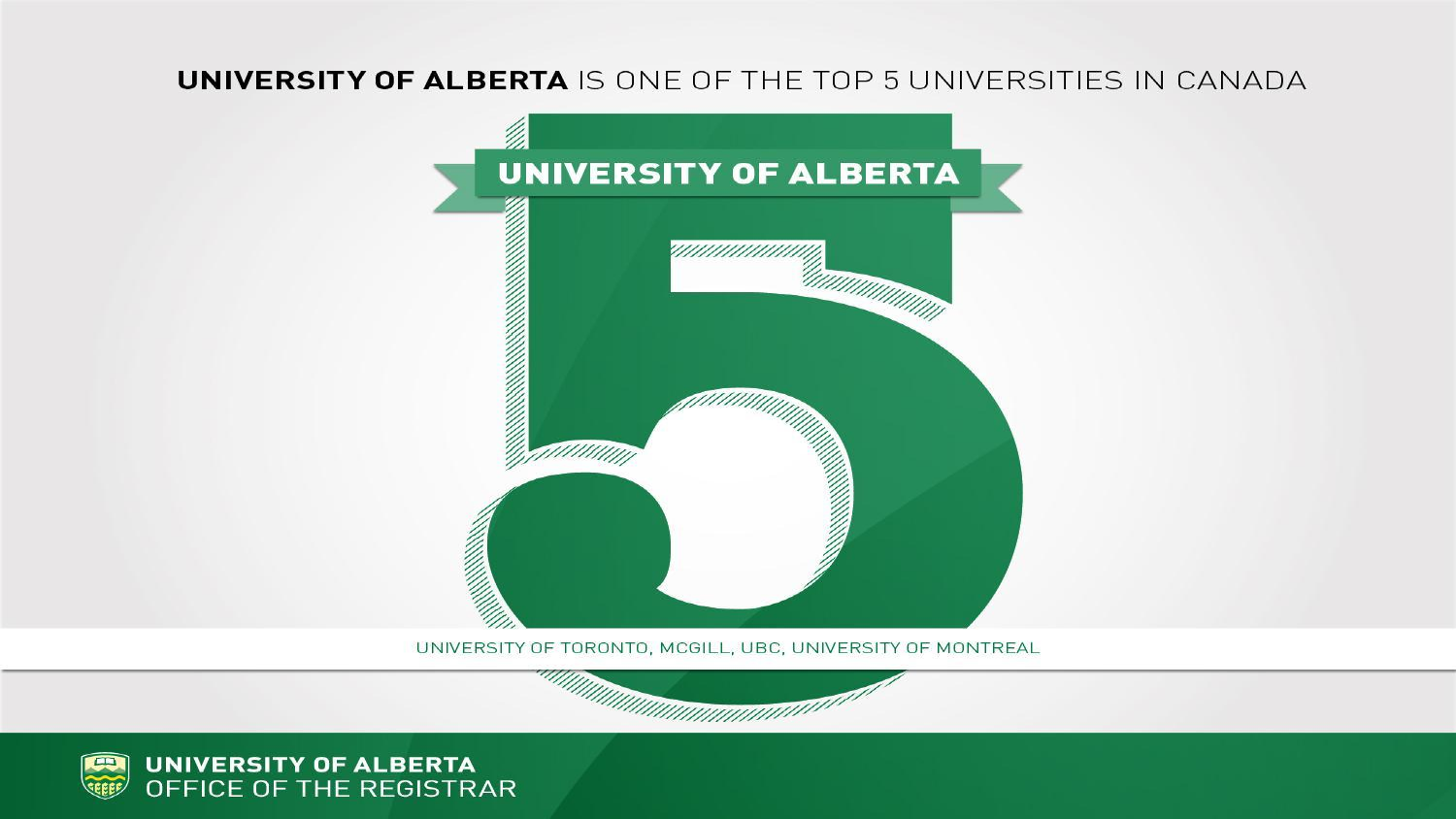

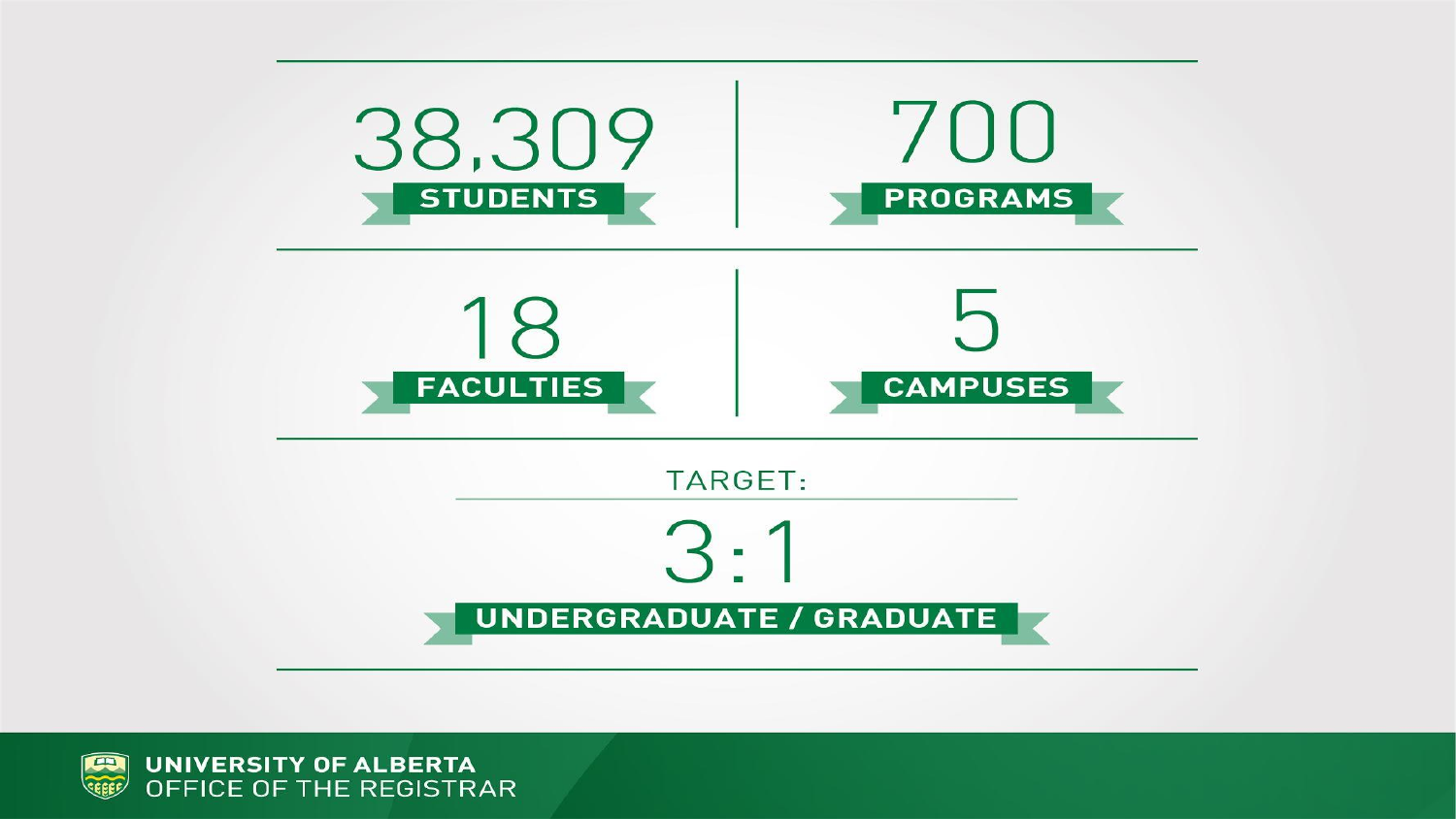#### 2013 Admissions Environment

- Admitted applicants not required to formally accept offer
- 17% of direct entry offers made in the spring were later revoked
- Active enrolment management virtually non-existent
- Most admissions policies were provincial centric
- Deadlines were later, and sometimes applied inconsistently
- Faculties held authority relating to most enrolment activity
- Reliance solely on grade 12 final grades

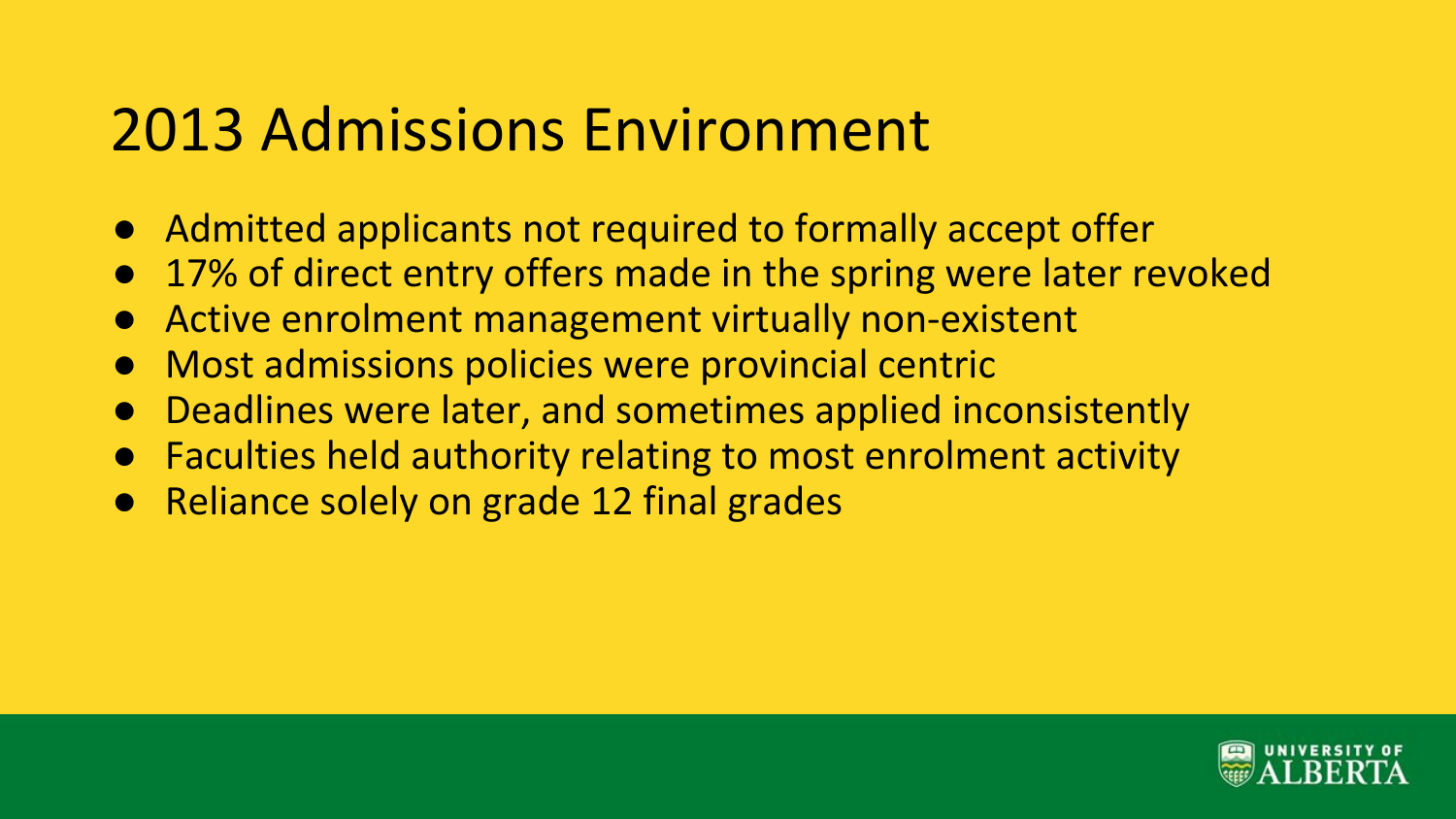# Office of the Registrar - Ten Point Enrolment Management Plan

- 1. Establish Advisory Committee on Enrolment Management
- 2. Set and Adjust Admission Averages for all Direct Entry
- 3. SIngle Admission Offers
- 4. Change Evaluation Criteria/Process to support earlier decisions
- 5. Implement Offer Acceptance

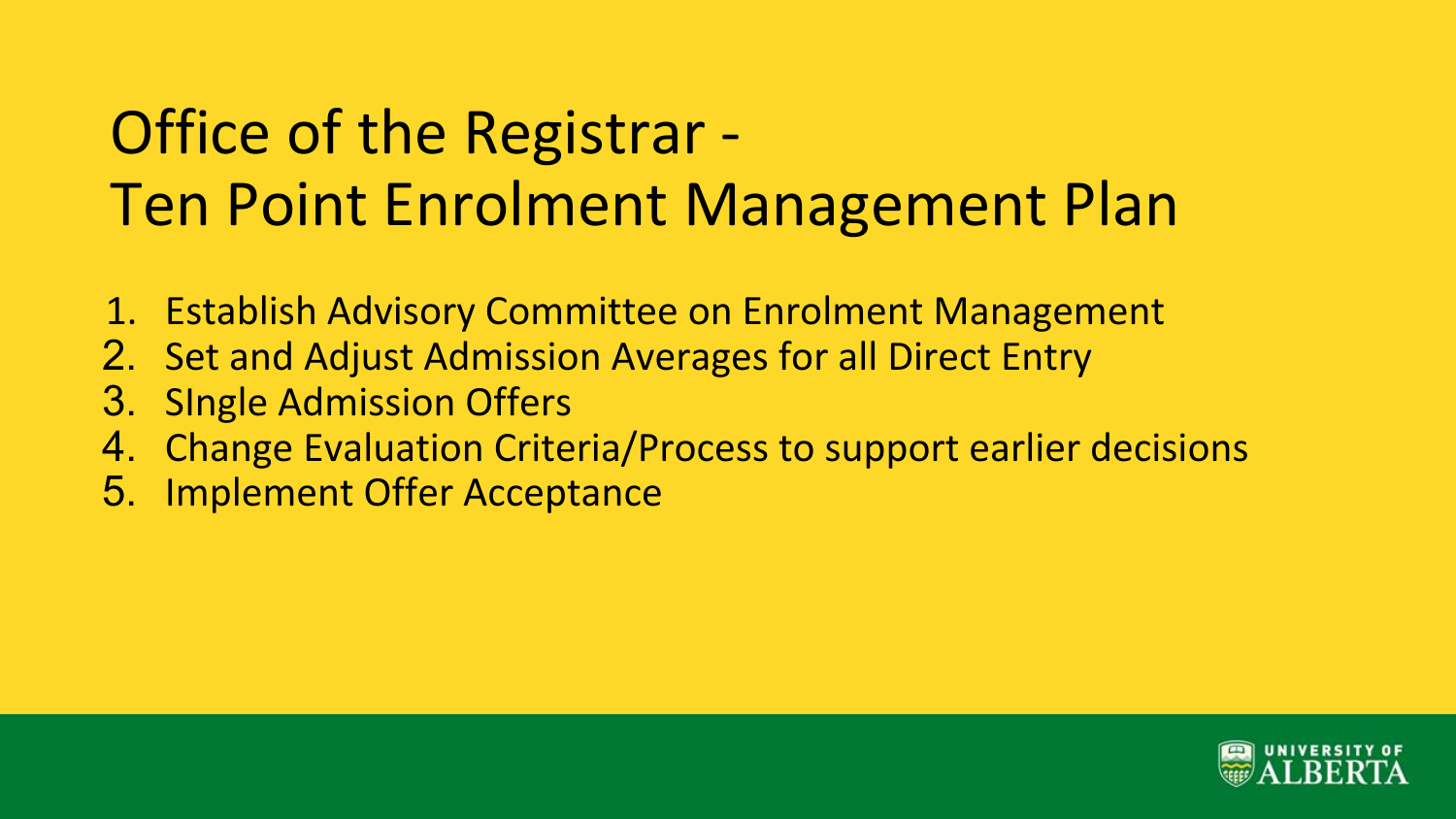# Office of the Registrar - Ten Point Enrolment Management Plan

- 6. Application Workflow
- 7. Establish Fewer and Predictable Dates for Admission Offers
- 8. Increase Alignment of Scholarship and Residence Offers to Offer of Admission
- 9. Comprehensive Offer Packages
- 10. Discussion on Recruitment Strategy

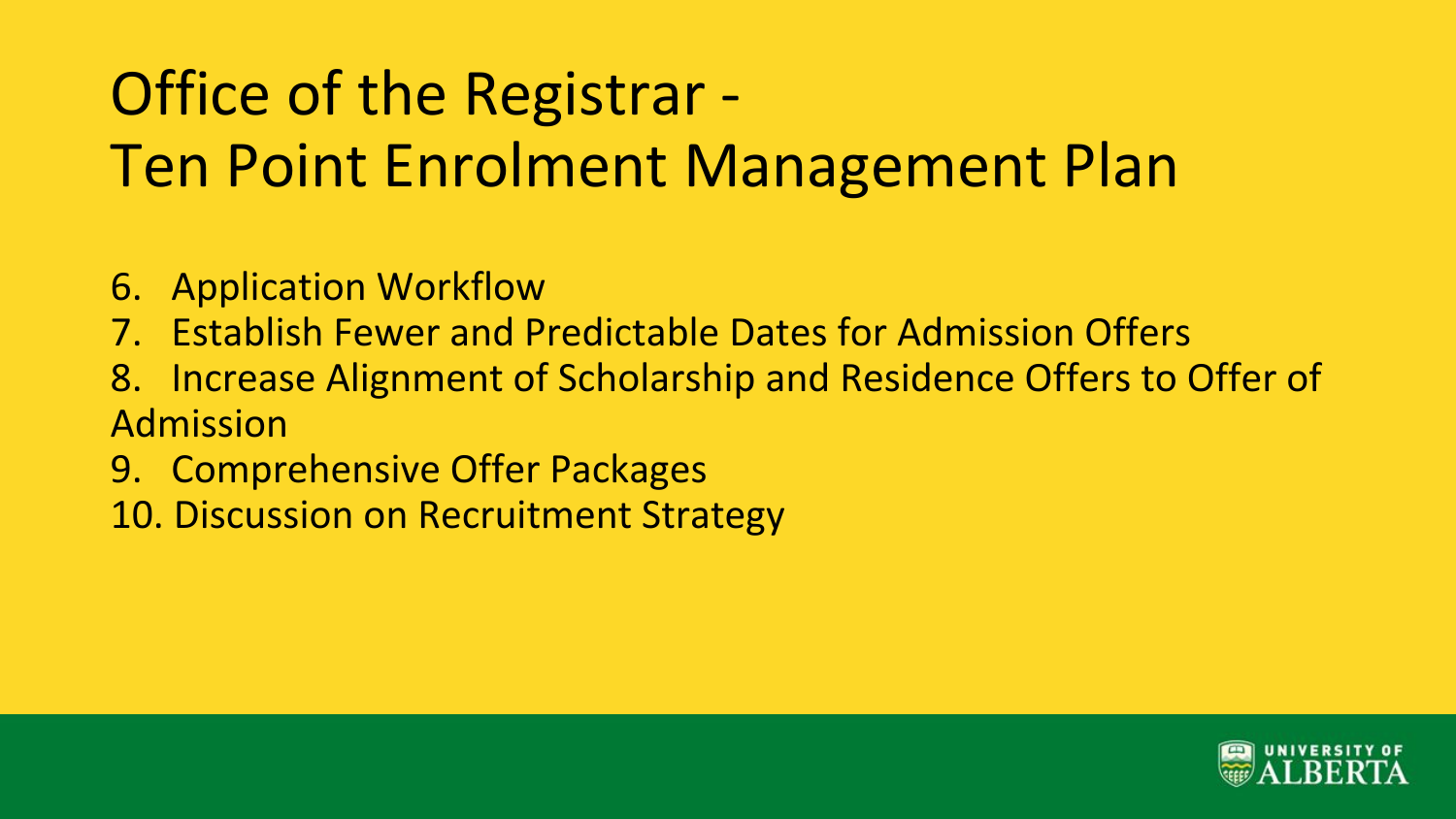# Technology & Systems Overview

- Application for Admission
	- In-house software application
- PeopleSoft Campus Solutions
	- Evaluation Management System
	- Offer Acceptance Delivered Functionality
- Alfresco (Electronic Document & Records Management System)
	- Dashlet Task Management
	- Scanned paper documents
	- Triggers new work to be completed on an applicant's file

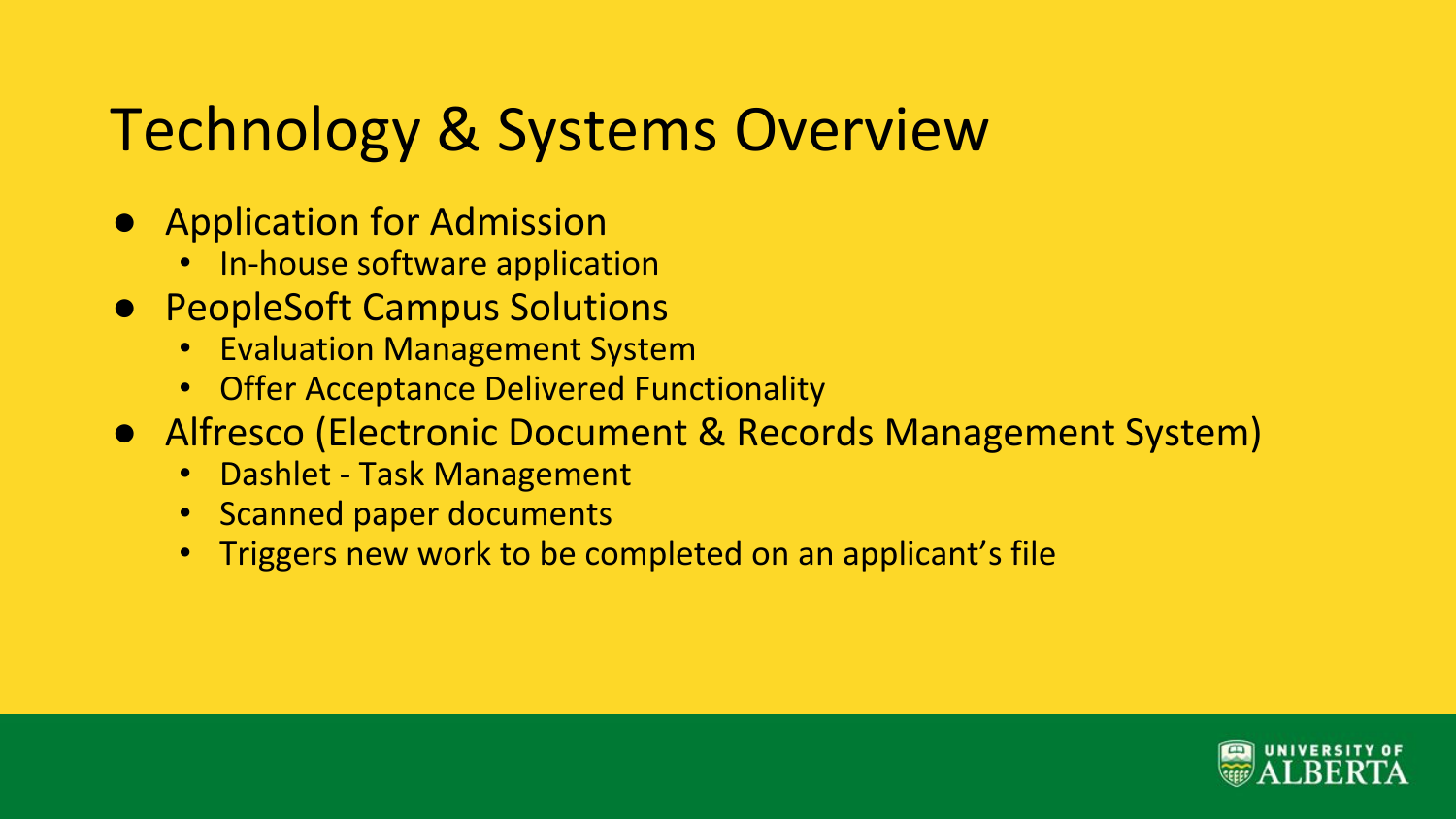# Self-Recorded Grades

- High school students submit official documents via mail or fax
- **Resulted in confusion**
- **Delays in admission offers**
- Increased student service inquiries
- Timing of transcript information being released
	- Typically mid-term and/or final results

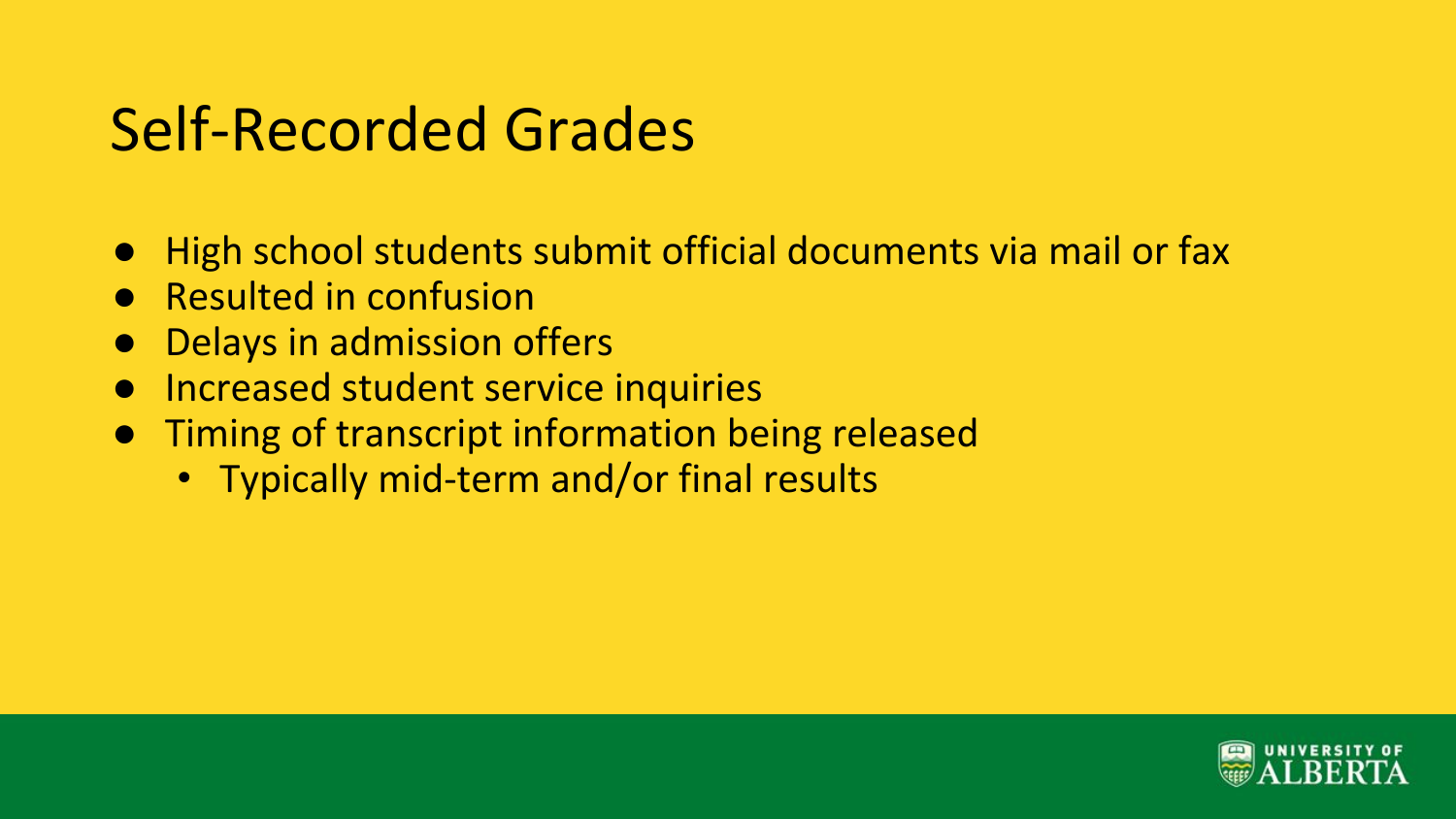# Self-Recorded Grades

- Three month project
	- Business Analyst, Functional Analyst, Project Manager, Developers
- Application for Admission development changes
	- Ability to accept courses and grades
	- Includes document upload for international high school students
- Applicant can return and provide updated courses and grades
- **Integration with Campus Solutions**

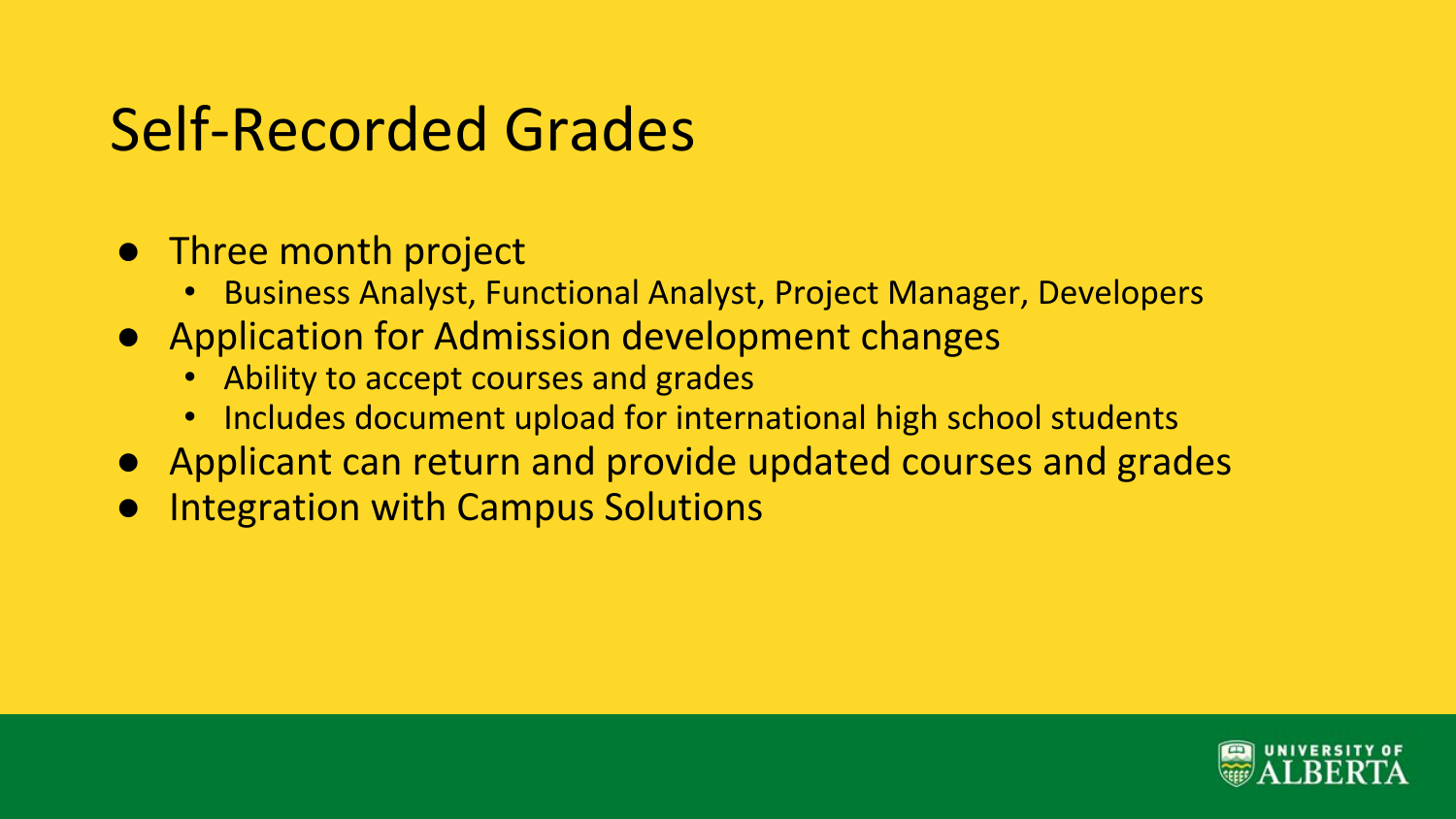# Self-Recorded Grades

- Alignment with other U15 institutions
- Firm admission offers earlier and faster in the cycle
	- Encourages applicants to move forward with other applications(e.g. Residence, awards and study permits)
- Efficiencies by reducing data entry as applicant provides the information electronically
- Simple straightforward process for students
- Additional data for analysis to influence policy changes

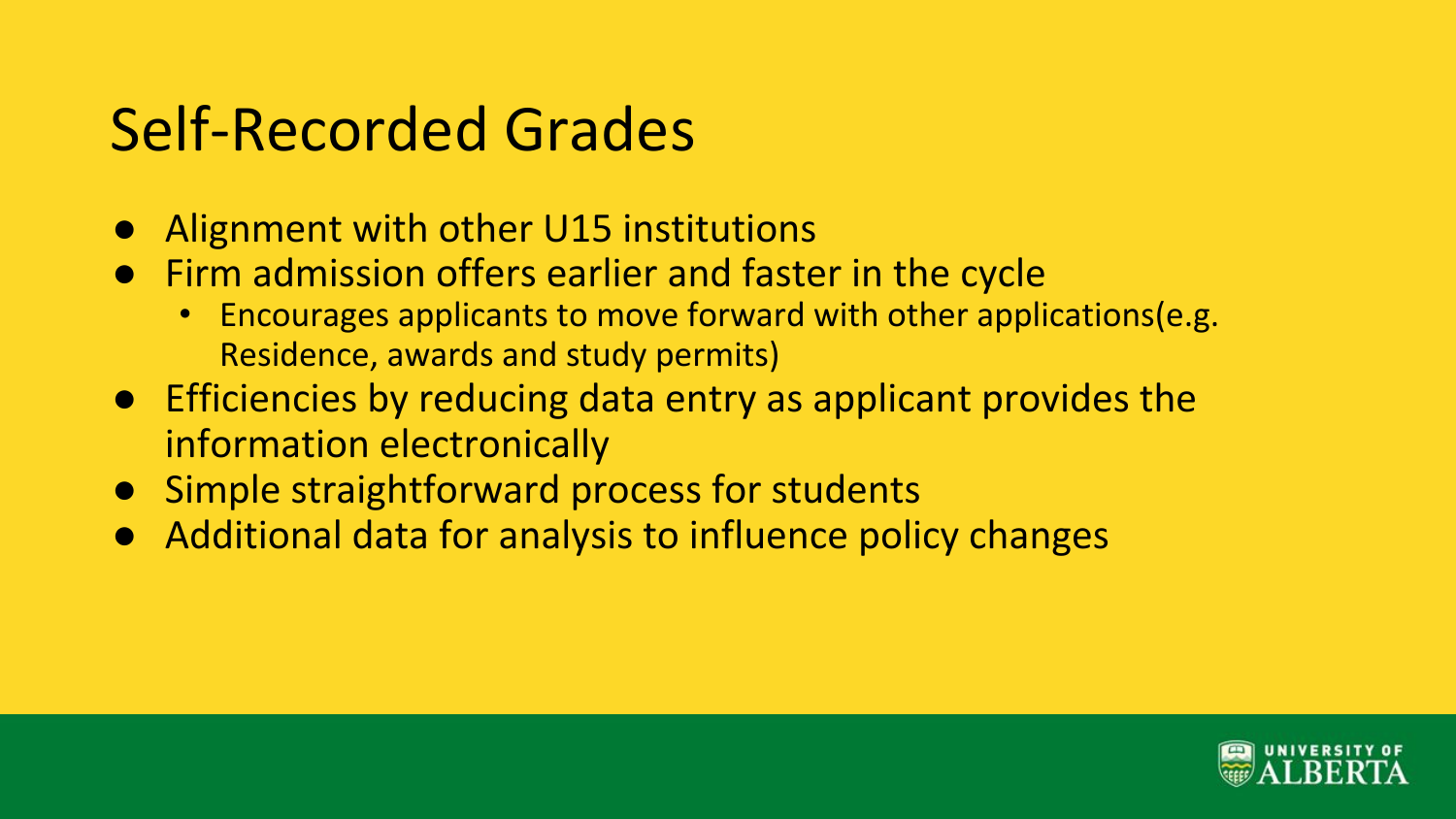# Offer Acceptance

- Accept/Decline/Cancel their admission offer
	- Tied to Tuition Deposit (\$500)
- Initial implementation (2014)
	- Use of negative service indicators
		- Add/Remove based on status
		- Extremely manual process
		- Delay in reconciliation due to timing of batch processes
		- Increase in student inquiries.
	- Complex business requirements
		- Some programs not required to pay deposit
		- Required technical developer to customize solution

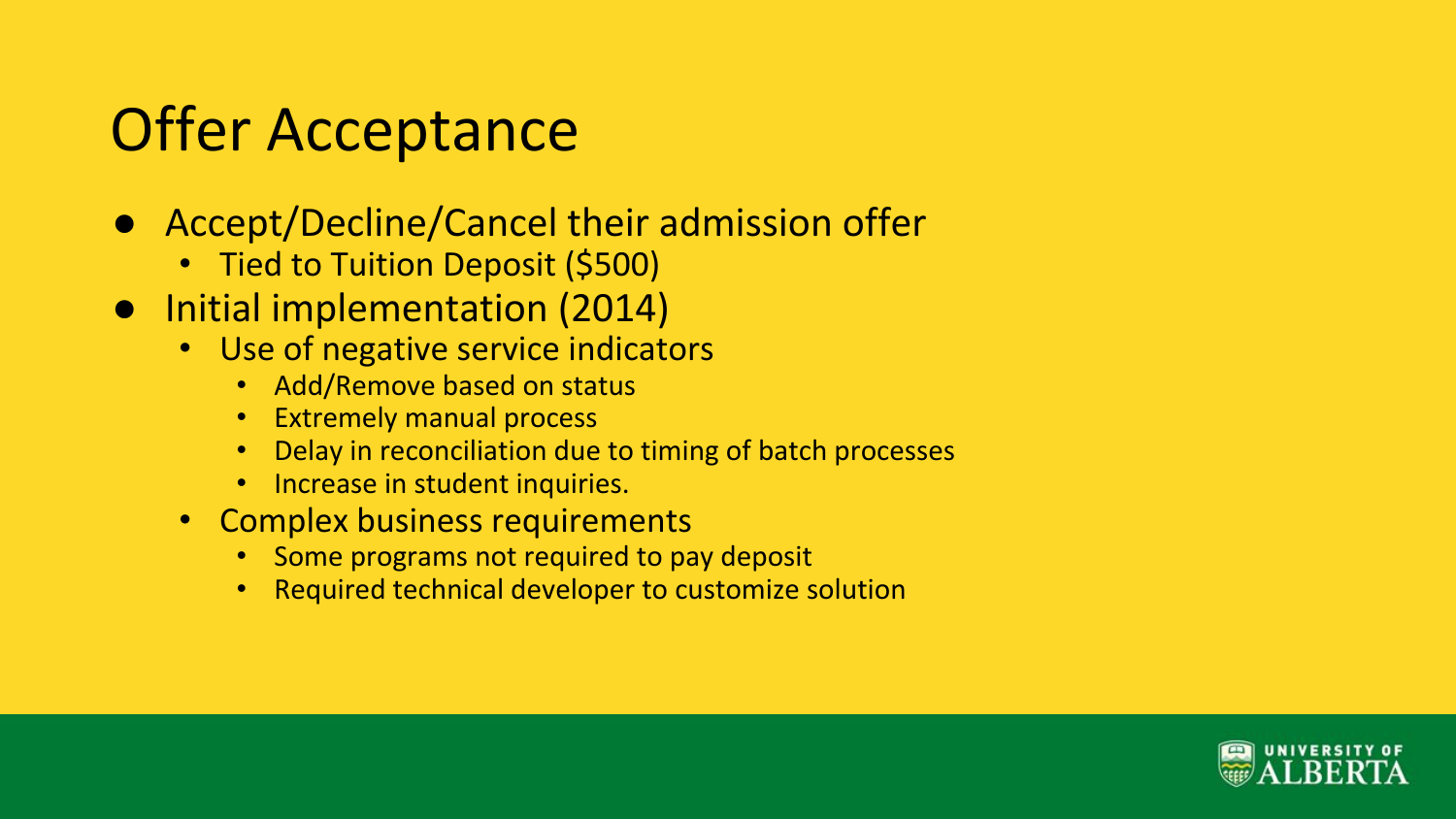# Offer Acceptance

- Second iteration (July 2016)
	- Five month project
		- Business Analyst, Functional Analyst, Project Manager, Developer
	- Use of delivered tuition deposit functionality in Campus Solutions
	- Completely configurable by functional user
		- Allows for flexibility to accommodate more complex business rules
	- No delays in processing the next step for applicant (e.g. matriculation)
	- Run two solutions in parallel until Winter 2017

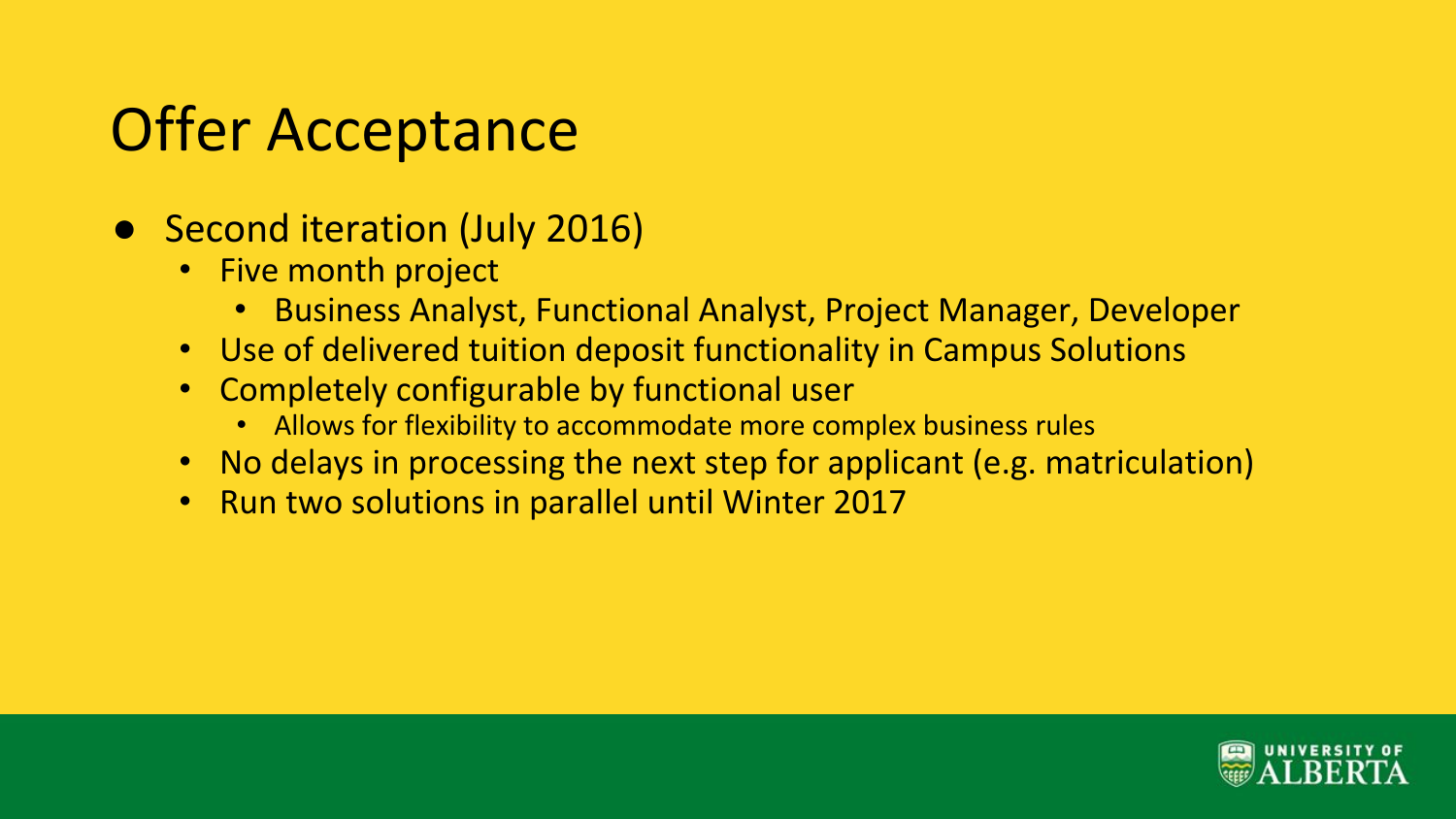# Offer Acceptance

- Earlier confirmation of student commitment (based on deposit)
- **Earlier active enrolment management opportunities for faculties**
- **Earlier indication of cohort quality for each Faculty**
- Earlier indication of class sizes, course and section scheduling

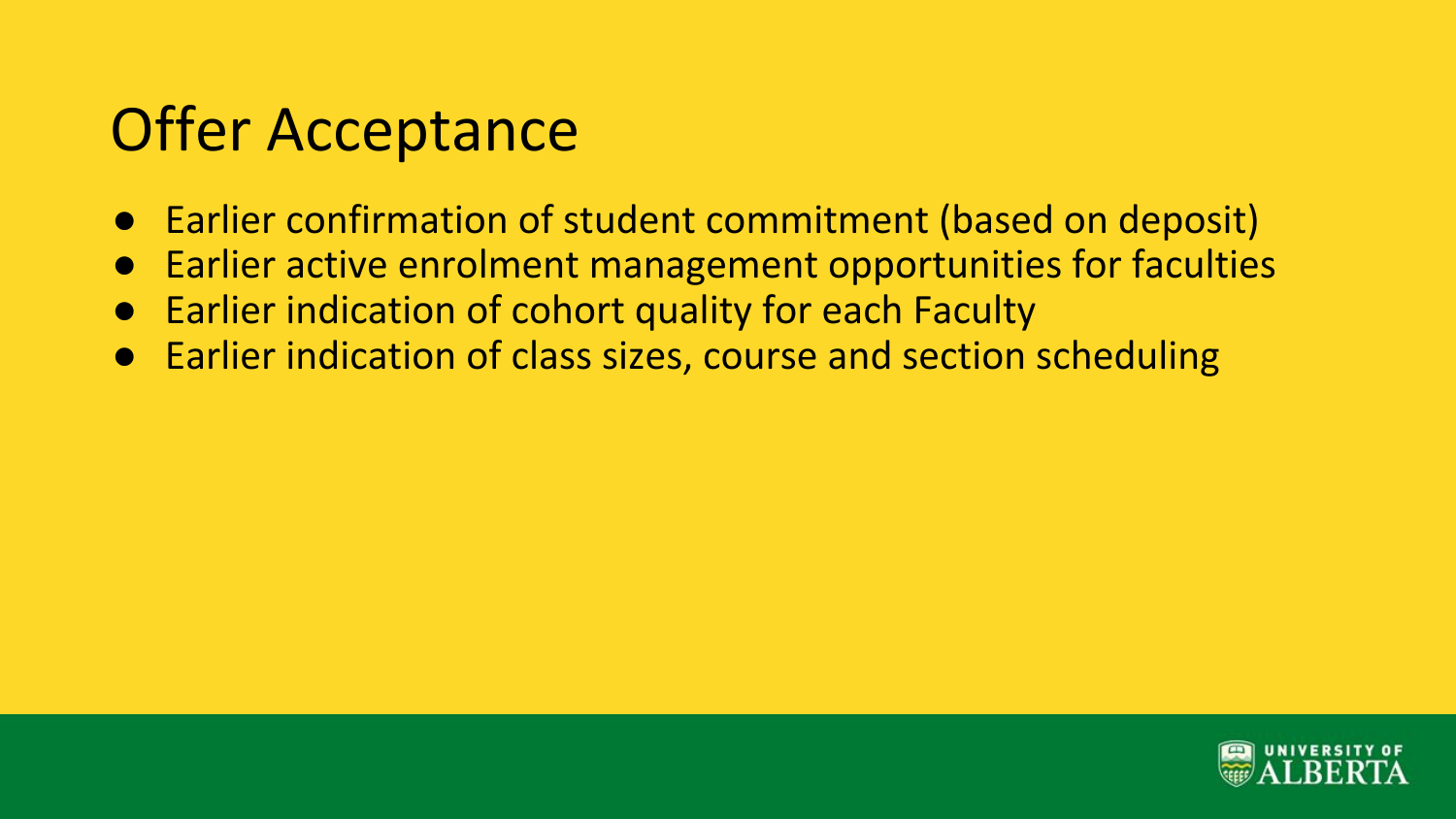# Automated Evaluation

- Leverage technology in Campus Solutions to automate evaluations
	- Evaluation Management System
		- Ability to define rules both simple and complex
		- Leverages existing admission requirements data
- Scope included currently attending high school students
	- 15,000 currently attending high school applicants
		- Two choices per application
		- 35,000 evaluation instances
	- 5,000 applicants evaluated end to end and offered admission
		- No human intervention

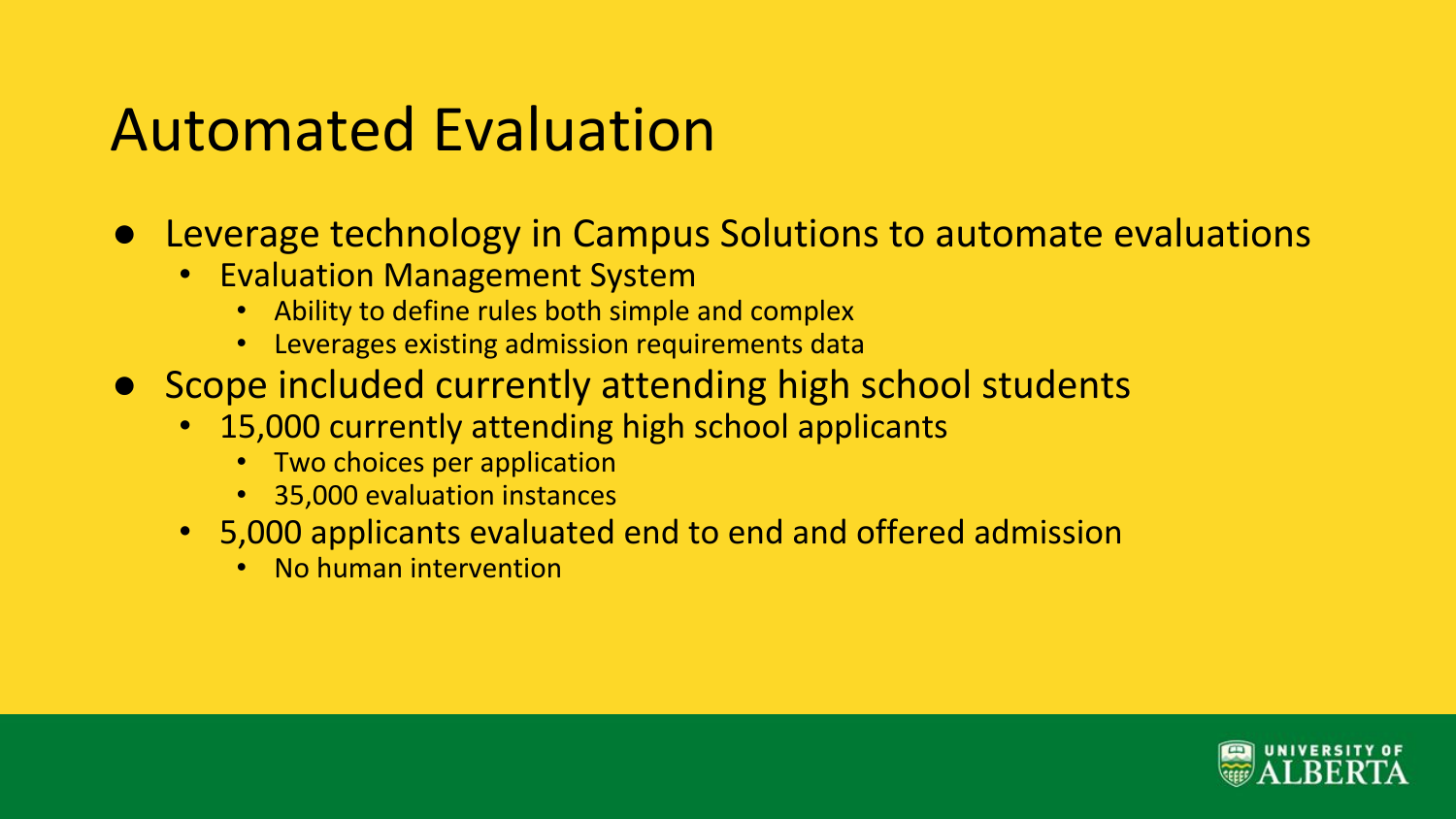#### Auto Evaluation – What it took?

- Seven month project
	- Project Manager, Business Analyst, Functional Analyst, Developers
- Learn new technology and functionality
	- Both functional users and developers were unfamiliar
- Changes to process and workflow within the Admissions unit
	- Workflow being handled by Alfresco previously
- Went live October 2016

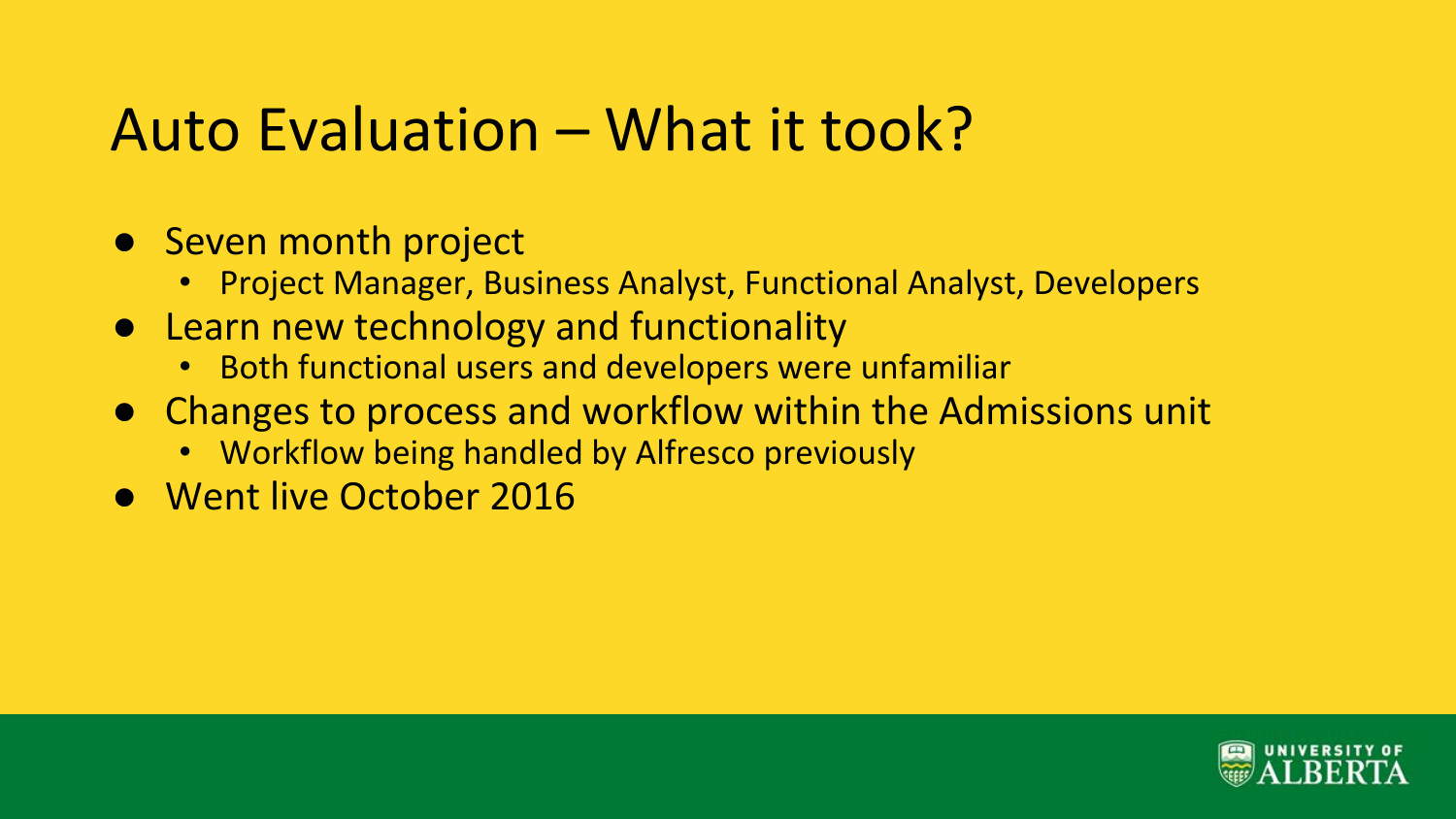# Auto Evaluation – Results/Benefits

- Significant decrease in offer turnaround time for domestic high school applicants
- RO & Faculties can focus on more complex work (e.g. transfer applicants)
- Standardize evaluation process. Reduce error. Reduce workload. Confidence in all HS applicants being treated the same
- Agility, flexibility and responsiveness throughout cycle
- Better volume management for applications (8% total)

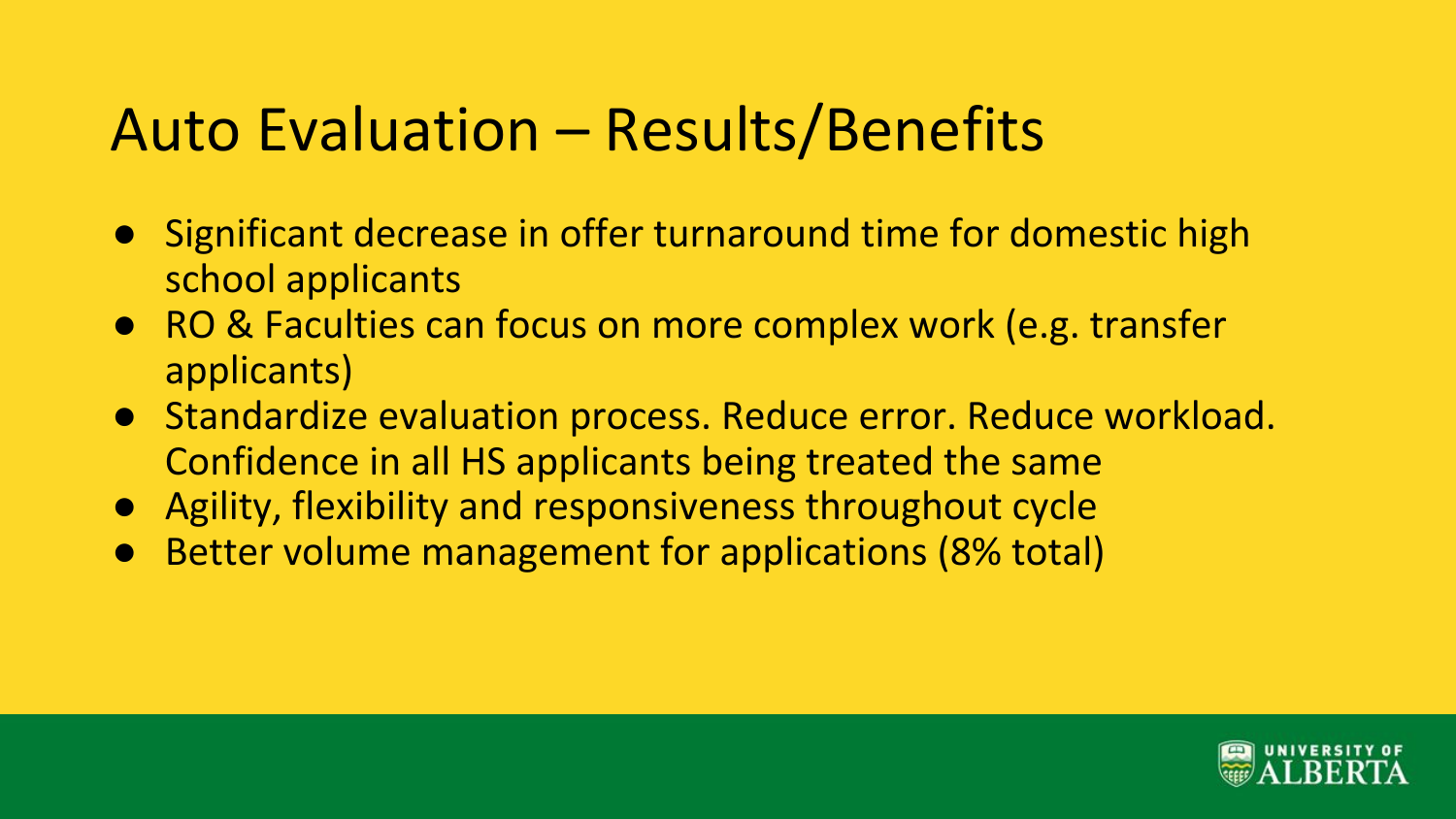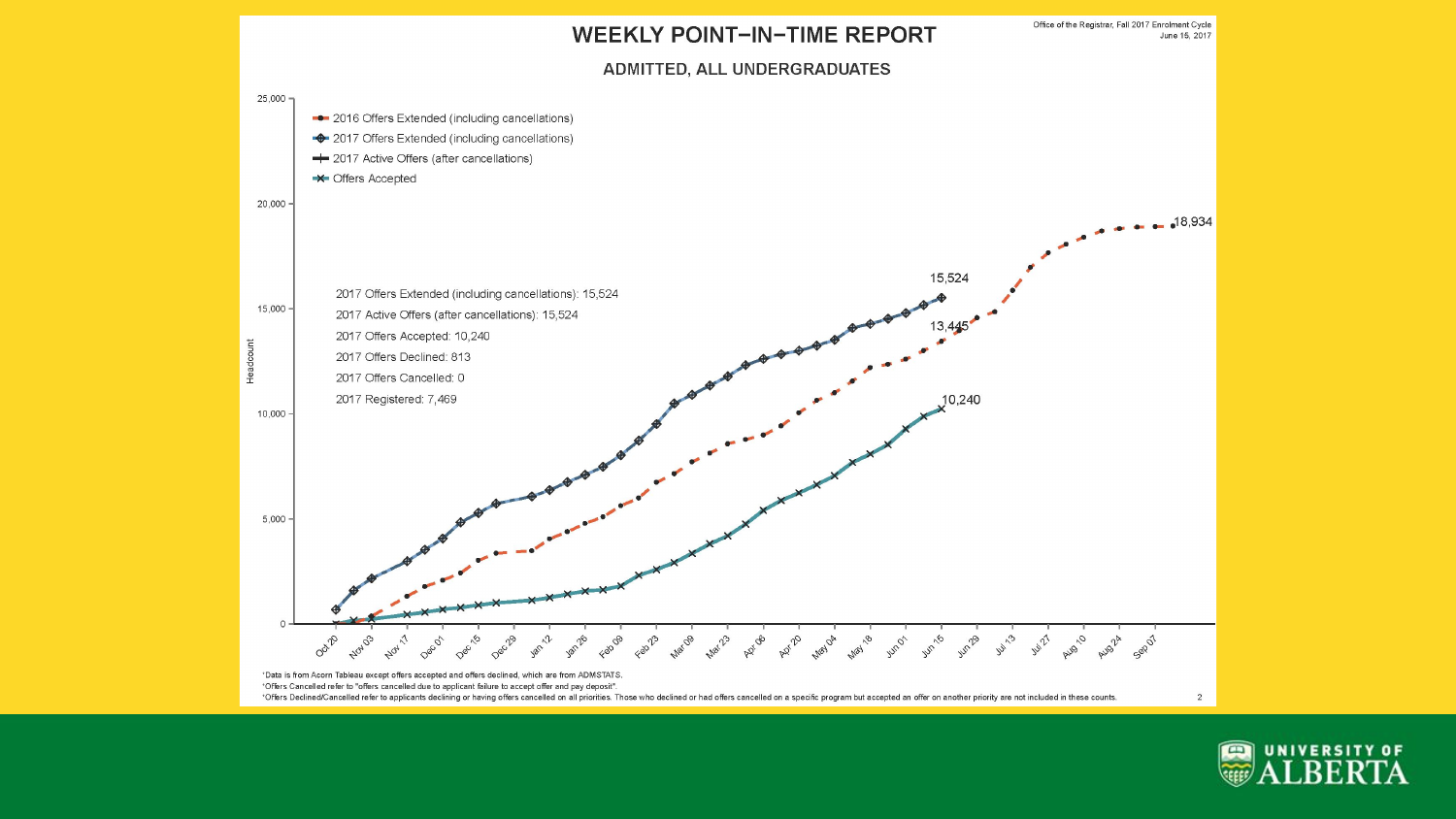### General Outcomes

- Impact to yield rates
- Highlighted the need for a more configurable solution
- Success through a small project team with diverse set of skills and knowledge
- Creating capacity to further centralize admission processes
- Ability to handle 8% increase in applications with reduced resources
- Enables more effective discussions on active enrolment management
- More comprehensive data set
- **Strengthened RO credibility and relationship with Faculties**

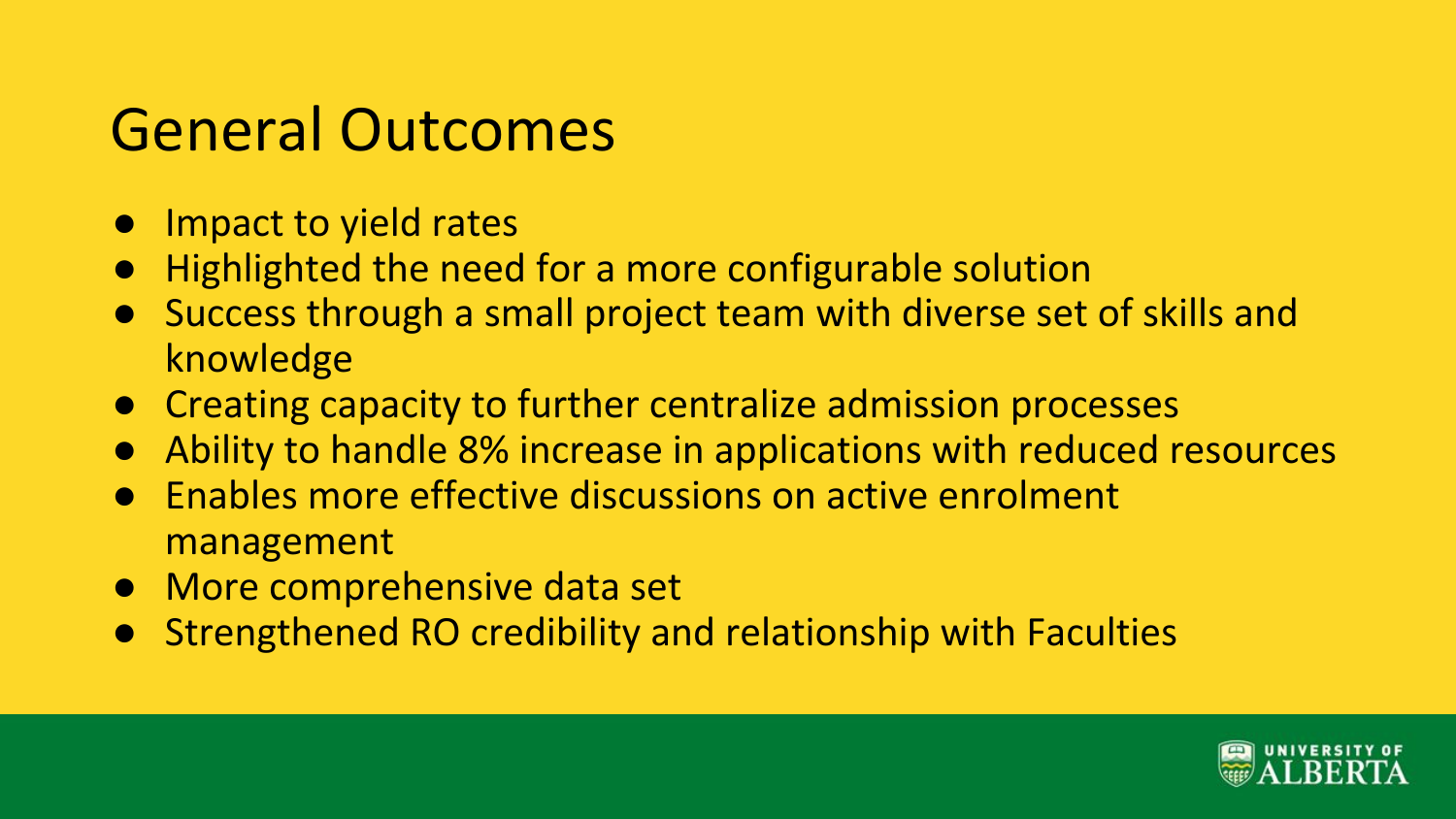# General Outcomes

- **Masking the need for further improvement**
- Reduce the complexity of business rules and practices
	- Address practices and policies before attempting to implement a solution
- Faculties not prepared for impact of workload timing
- Technical expertise learning during project implementation
- Multiple systems to support admissions processes, lack of integration and proper workflow
- What do you do when you're full?